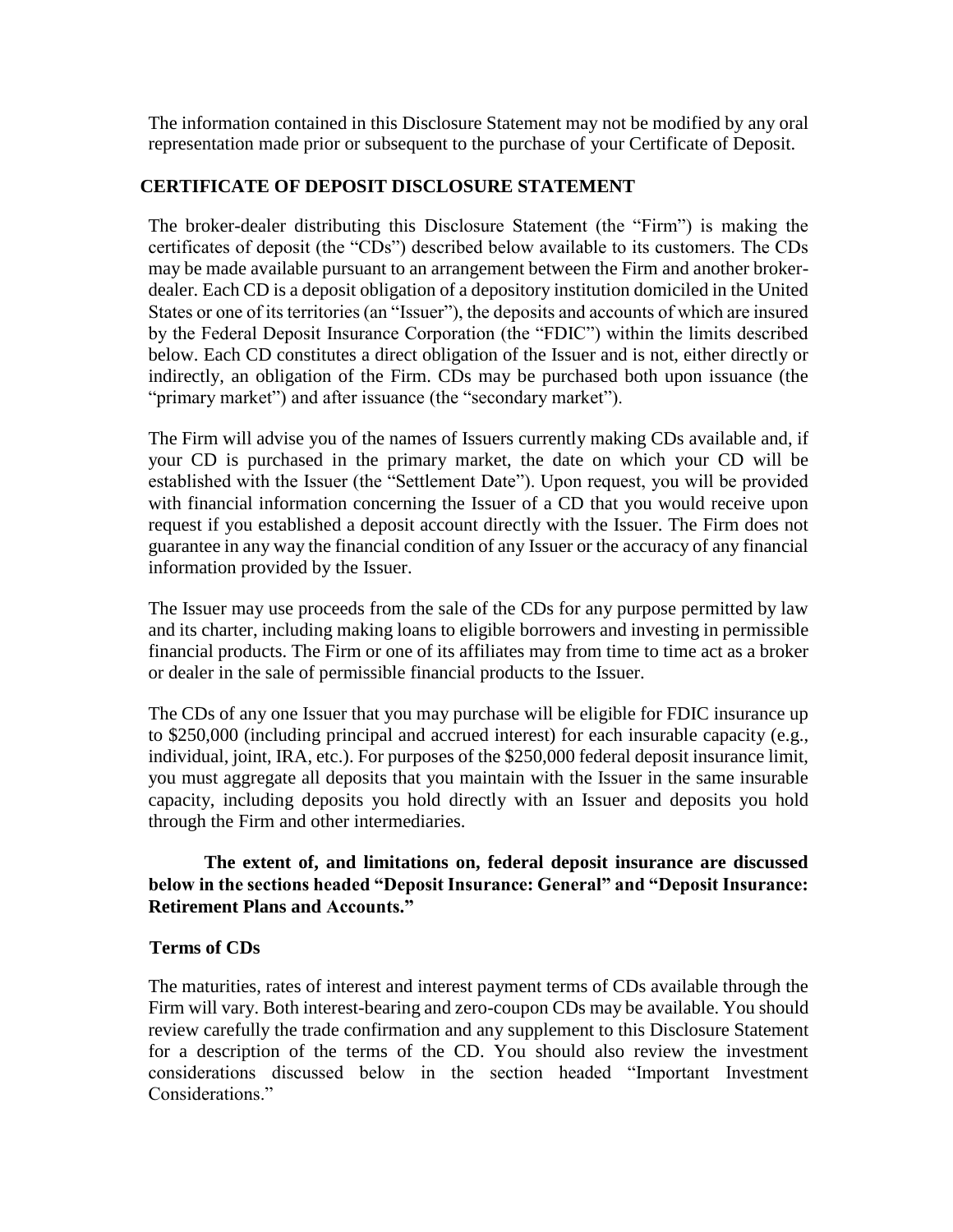The CDs will mature on the date indicated on the trade confirmation. The CDs will not be automatically renewed or rolled over and interest on the CDs will not continue to accrue or (in the case of zero-coupon CDs) accrete after maturity. At maturity the CD balances will be remitted by the Issuer to the Firm and credited to your account with the Firm. If the maturity date is not a business day, the CD balances will be paid on the next succeeding business day. A "business day" shall be a day on which the Firm and the banks in both the Issuer's domicile and New York are open for business.

**Interest-Bearing CDs.** Interest-bearing CDs pay interest at either a fixed-rate or at a variable rate. A fixed-rate CD will pay the same interest rate throughout the life of the CD. The interest rate on variable rate CDs may increase or decrease from the initial rate at pre-determined time periods ("step-rates") or may be re-set at specified times based upon the change in a specific index or indices ("floating rates"). The dates on which the rates on step-rate CDs will change or the rates on floating rate CDs will re-set, as well as a description of the basis on which the rate will be re-set, will be set forth on the trade confirmation or a supplement to this Disclosure Statement.

Some interest-bearing CDs may be subject to redemption on a specified date or dates at the discretion of the Issuer (a "call"). If the CD is called, you will be paid all principal and interest accrued up to, but not including, the call date. The dates on which the CD may be called will be specified in the trade confirmation or a supplement to this Disclosure Statement.

Interest-bearing CDs are offered in a wide range of maturities and are made available in minimum denominations and increments of \$1,000.

Unless otherwise specified in the trade confirmation or any supplement to this Disclosure Statement, interest earned on interest-bearing CDs with original maturities of one year or less will be paid at the maturity of such CDs and interest earned on interest-bearing CDs with original maturities of more than one year will be paid monthly, quarterly, semiannually or annually and at maturity. Interest on variable rate CDs will be re-set periodically and interest will be paid monthly, quarterly, semiannually or annually and at maturity as specified on the trade confirmation or a supplement to this Disclosure Statement.

Interest payments on interest-bearing CDs are automatically credited to your account with the Firm. Interest will accrue up to, but not including, the interest payment date, the maturity date, or any call date. If an interest payment date falls on a day that is not a business day, interest will be paid on the first business day following the interest payment date. For specific rate information for any interest period, please contact the Firm.

Interest on CDs is not compounded. Interest on CDs in the primary market is calculated on the basis of the actual number of days elapsed over a 365-day year. However, the amount of interest on CDs that are purchased in the secondary market may be based on other interest rate calculations. Please contact the Firm with questions concerning the interest rate calculation on a secondary market CD.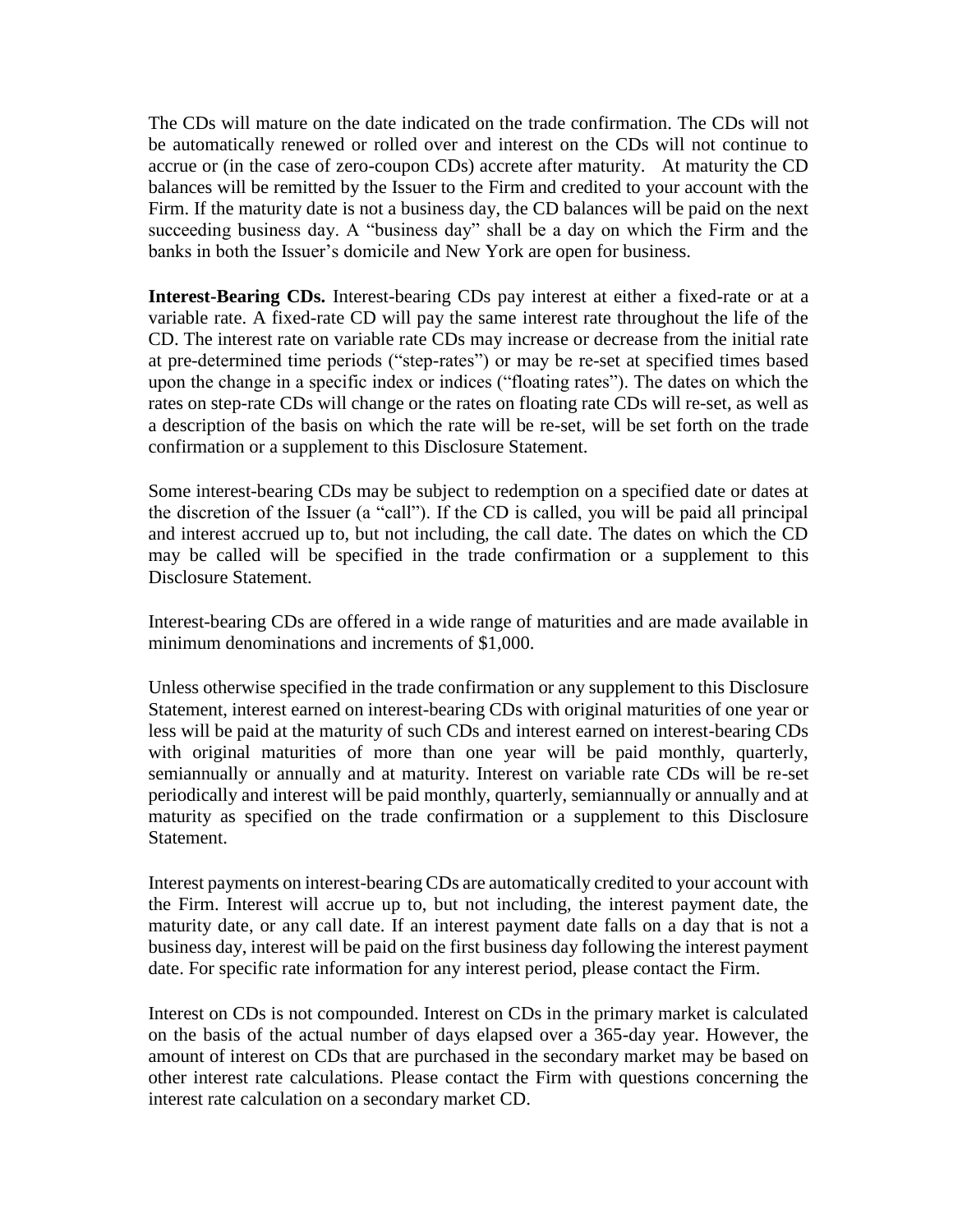**Zero-Coupon CDs.** Zero-coupon CDs do not bear interest, but rather are issued at a substantial discount from the face or par amount, the minimum amount of which is \$1,000. Interest on the CD will "accrete" at an established rate and the holder will be paid the par amount at maturity.

**Call Feature**. Some CDs may be subject to redemption on a specified date or dates at the sole discretion of the Issuer (a "call"). If the CD is called, you will be paid the outstanding principal amount and interest accrued or accreted up to, but not including, the call date, and no interest will be earned after the call date. The dates on which the CD may be called will be specified in the trade confirmation or a supplement to this Disclosure Statement. In general, a call is most likely to be exercised when prevailing interest rates are lower than the interest rate payable on the CD. The Issuer is required to notify the Firm of its intent to call the CD prior to exercising the call. The Firm will use reasonable efforts to notify you of the Issuer's intent to call the CD, but the Firm's failure to notify you will not affect the validity of the call.

### **Your Relationship with the Firm and the Issuer**

You will not receive a passbook, certificate or other evidence of ownership of the CD from the Issuer. The CDs are evidenced by one or more master certificates issued by the Issuer, each representing a number of individual CDs. These master certificates are held by The Depository Trust Company ("DTC"), a sub-custodian that is in the business of performing such custodial services. The Firm, as custodian, keeps records of the ownership of each CD and will provide you with a written confirmation of your purchase. You also will be provided with a periodic account statement from the Firm that will reflect your CD ownership. You should retain the trade confirmation and the account statement(s) for your records. The purchase of a CD is not recommended for persons who wish to take actual possession of a certificate.

Your account statement from the Firm may provide an estimate of the price you might receive on some or all of your CDs if you were able to sell them prior to maturity. Any prices on your statement are estimates and are not based on actual market prices. You should ask the Firm to explain its statement pricing policies. Your deposit insurance coverage and, if your CD is callable, the amount you would receive if your CD is called will be determined based on the outstanding principal amount of your CD, or the accreted value in the case of a zero-coupon CD, not the estimated price. See the sections headed "Deposit Insurance: General" and "Secondary Market."

Each CD constitutes a direct obligation of the Issuer and is not, either directly or indirectly, an obligation of the Firm. No deposit relationship shall be deemed to exist prior to the receipt and acceptance of your funds by the Issuer.

If you choose to remove the Firm as your agent with respect to your CD, you may (i) transfer your CD to another agent, provided that the agent is a member of DTC (most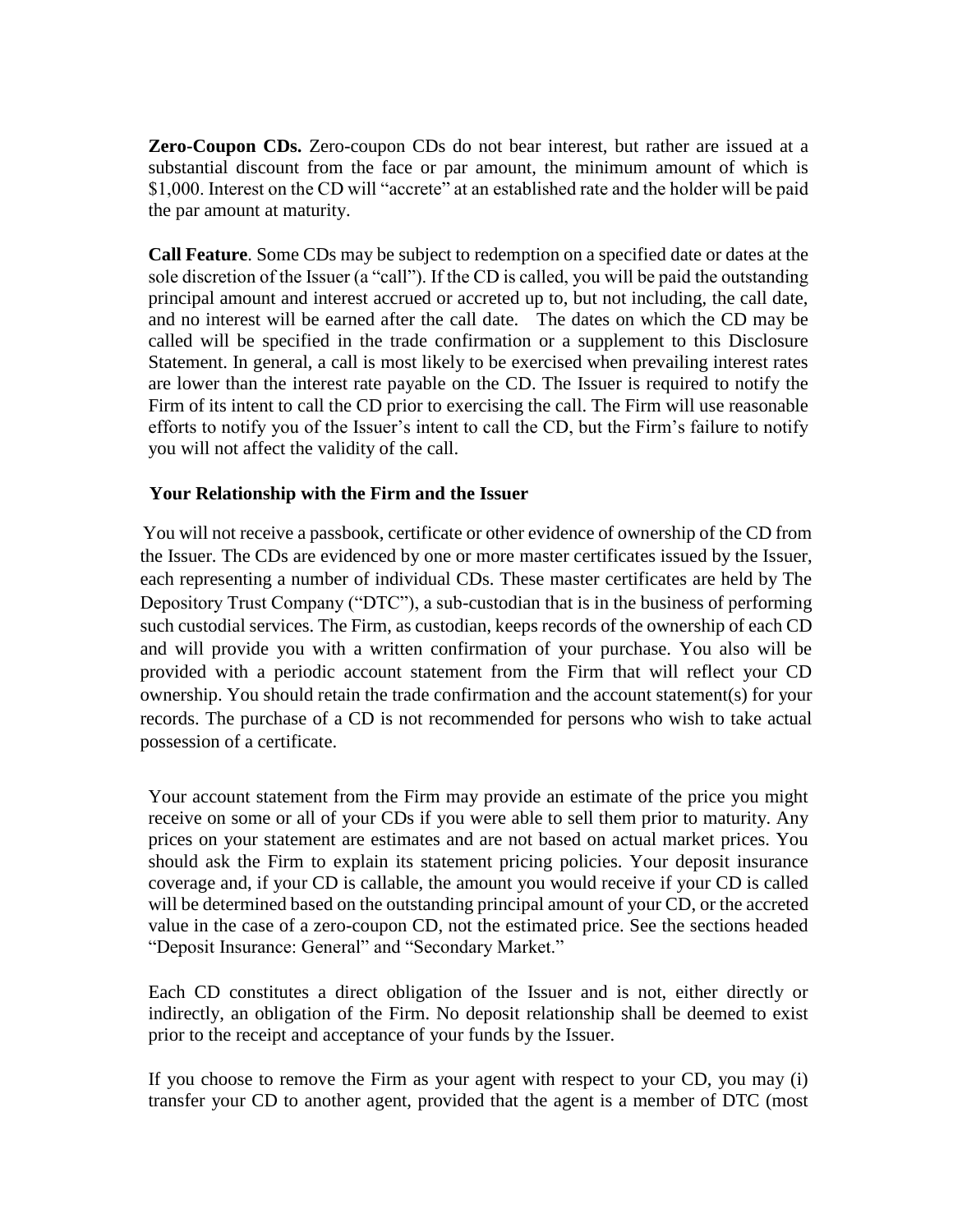major brokerage firms are members; many banks and savings institutions are not); or (ii) request that your ownership of the CD be evidenced directly on the books of the Issuer, subject to applicable law and the Issuer's terms and conditions, including those related to the manner of evidencing CD ownership. If you choose to remove the Firm as your agent, the Firm will have no further responsibility for payments made with respect to your CD. If you establish your CD directly on the books of the Issuer, you will have the ability to enforce your rights in the CD directly against the Issuer.

Important Investment Considerations

**Buy and Hold.** CDs are most suitable for purchasing and holding to maturity. If your CD is callable by the Issuer, you should be prepared to hold your CD according to its terms.

Though not obligated to do so, the Firm may maintain a secondary market in the CDs after their Settlement Date. If you are able to sell your CD, the price you receive will reflect prevailing market conditions and your sales proceeds may be less than the amount you paid for your CD. If you wish to dispose of your CD prior to maturity, you should read with special care the sections headed "Additions or Withdrawals" and "Secondary Market."

**Compare Features.** You should compare the rates of return and other features of the CDs to other available investments before deciding to purchase a CD. The rates paid with respect to the CDs may be higher or lower than the rates on deposits or other instruments available directly from the Issuer or through the Firm.

**Callable CDs.** Callable CDs present different investment considerations than CDs not subject to call by the Issuer. You may face the risk that: (i) the CD may be paid off prior to maturity as a result of a call by the Issuer and your return would be less than the yield that the CD would have earned had it been held to maturity; (ii) if the CD is called, you may be unable to reinvest the funds at the same rate as the original CD; and/or (iii) the CD is never called and you may be required to hold the CD until maturity. You should carefully review any supplement to this Disclosure Statement or your trade confirmation for the terms of your CD, including the time periods when the Issuer may call your CD.

**Variable Rate CDs.** Variable rate CDs present different investment considerations than fixed-rate CDs and may not be appropriate for every investor. Depending upon the type of variable rate CD (step-rate or floating rate) and the interest rate environment, the CD may pay substantially more or substantially less interest over the term of the CD than would be paid on a fixed-rate CD of the same maturity. Furthermore, if the CD is subject to call by the Issuer, (i) you may not receive the benefits of any anticipated increase in rates paid on a variable rate CD if the CD is called or (ii) you may be required to hold the CD at a lower rate than prevailing market interest rates if the CD is not called. You should carefully review any supplement to this Disclosure Statement that describes the step-rate or the basis for re-setting a floating rate and, if the CD is subject to call by the Issuer, the time periods when the Issuer may call the CD.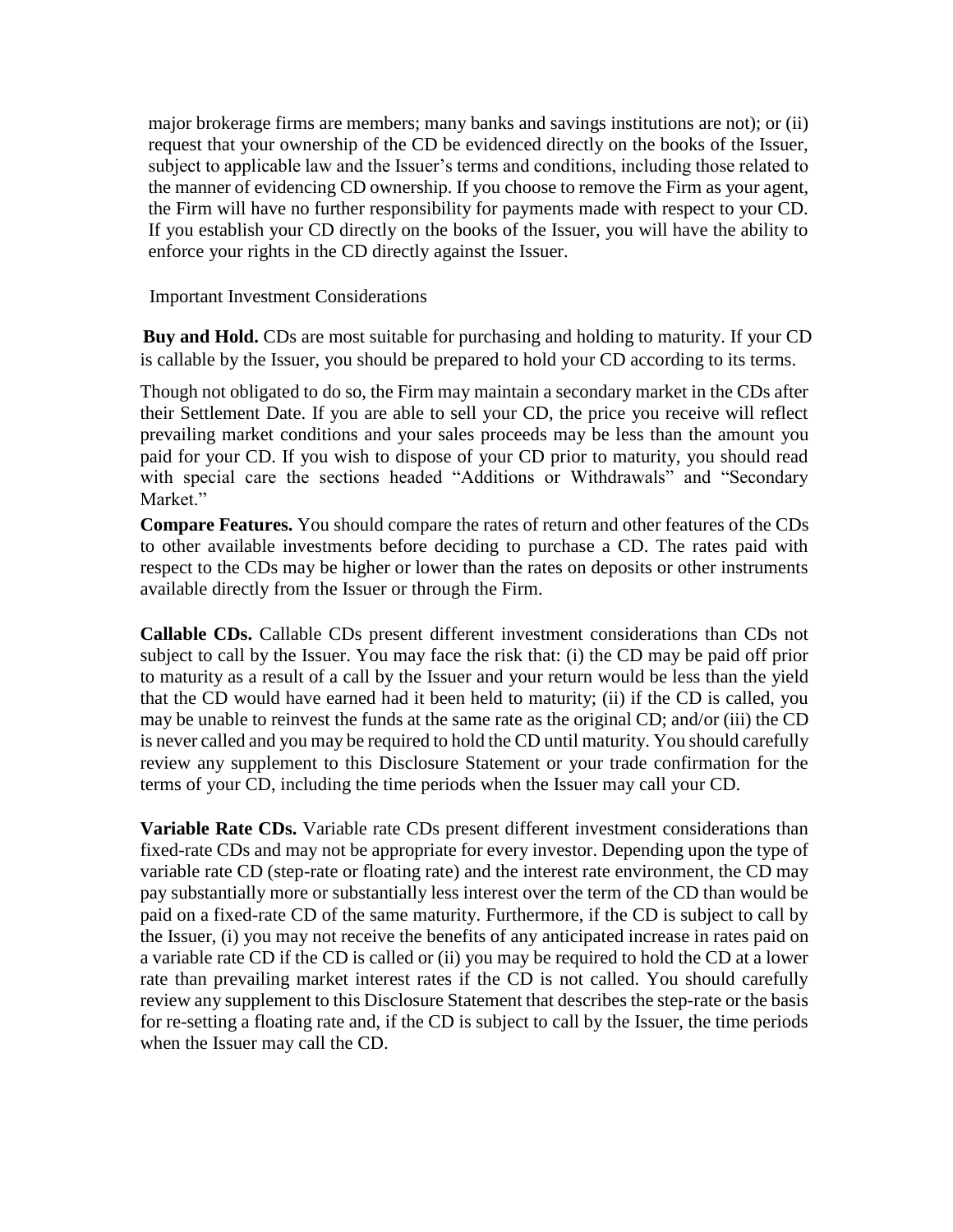**Insolvency of the Issuer.** In the event the Issuer approaches insolvency or becomes insolvent, the Issuer may be placed in regulatory conservatorship or receivership with the FDIC typically appointed the conservator or receiver. The FDIC may thereafter pay off the CDs prior to maturity or transfer the CDs to another depository institution. If the CDs are transferred to another institution, you may be offered a choice of retaining the CDs at a lower interest rate or having the CDs paid off. See the sections headed "Deposit Insurance: General" and "Payments Under Adverse Circumstances."

**Reinvestment Risk.** If your CD is paid off prior to maturity as a result of the Issuer's insolvency, exercise by the Issuer of any right to call the CD or a voluntary early withdrawal (see the section headed "Additions or Withdrawals"), you may be unable to reinvest your funds at the same rate as the original CD. The Firm is not responsible to you for any losses you may incur as a result of a lower interest rate on an investment replacing your CD.

**SEC Investor Tips.** The Securities and Exchange Commission periodically publishes tips for investors in various financial products, including CDs, on its website. You may access these investor tips at www.sec.gov.

#### Deposit Insurance: General

Your CDs are insured by the FDIC, an independent agency of the United States Government, up to \$250,000 (including principal and accrued interest) for all deposits held in the same insurable capacity at any one Issuer. Generally, any accounts or deposits that you may maintain directly with a particular Issuer, or through any other intermediary in the same insurable capacity in which the CDs are maintained, would be aggregated with the CDs for purposes of the \$250,000 federal deposit insurance limit. In the event an Issuer fails, interest-bearing CDs are insured, up to \$250,000, for principal and interest accrued to the date the Issuer is closed. Zero- coupon CDs are insured to the extent of the original offering price plus interest at the rate quoted to the depositor on the original offering, accreted to the date of the closing of the Issuer. Interest is determined for insurance purposes in accordance with federal law and regulations. The original offering price of a zero-coupon CD plus accreted interest is hereinafter called the "accreted value."

Under certain circumstances, if you become the owner of CDs or other deposits at an Issuer because another depositor dies, beginning six months after the death of the depositor the FDIC will aggregate those deposits for purposes of the \$250,000 federal deposit insurance limit with any other CDs or deposits that you own in the same insurable capacity at the Issuer. Examples of accounts that may be subject to this FDIC policy include joint accounts, "payable on death" accounts and certain trust accounts. The FDIC provides a six month "grace period" to permit you to restructure your deposits to obtain the maximum amount of deposit insurance for which you are eligible.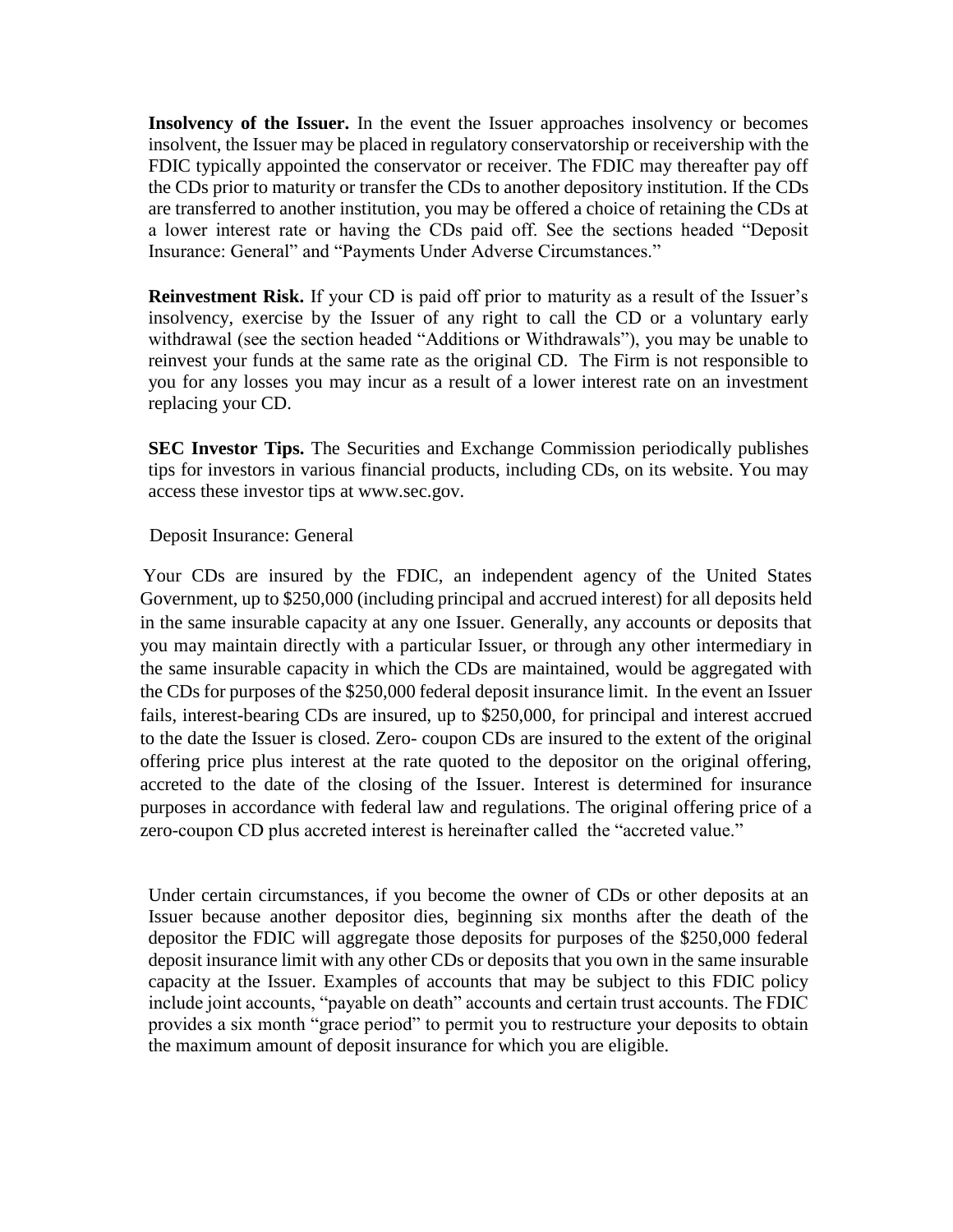**You are responsible for monitoring the total amount of deposits that you hold with any one Issuer, directly or through an intermediary, in order for you to determine the extent of deposit insurance coverage available to you on your deposits, including the CDs. The Firm is not responsible for any insured or uninsured portion of the CDs or any other deposits.**

# **BY YOUR PURCHASE OF A CD YOU ARE DEEMED TO REPRESENT TO THE ISSUER AND THE FIRM THAT YOUR DEPOSITS WITH THE ISSUER (OR IF YOU ARE ACTING AS A CUSTODIAN, THE DEPOSITS OF THE BENEFICIARIES), INCLUDING THE CD, WHEN AGGREGATED IN ACCORDANCE WITH FDIC REGULATIONS, ARE WITHIN THE \$250,000 FEDERAL DEPOSIT INSURANCE LIMIT.**

If your CDs or other deposits at the Issuer are assumed by another depository institution pursuant to a merger or consolidation, such CDs or deposits will continue to be separately insured from the deposits that you might have established with the acquiror until (i) the maturity date of the CDs or other time deposits that were assumed, or (ii) with respect to deposits that are not time deposits, the expiration of a six month period from the date of the acquisition. Thereafter, any assumed deposits will be aggregated with your existing deposits with the acquiror held in the same insurable capacity for purposes of federal deposit insurance. Any deposit opened at the Issuer after the acquisition will be aggregated with deposits established with the acquiror for purposes of federal deposit insurance.

**In the event that you purchase a CD in the secondary market at a premium over the par amount (or accreted value in the case of a zero-coupon CD), that premium is not insured. Similarly, you are not insured for any premium reflected in the estimated market value of your CD on your account statement. If deposit insurance payments become necessary for the Issuer, you can lose the premium paid for your CD and will not receive any premium shown on your account statement. See the section headed "Secondary Market."**

The application of the \$250,000 federal deposit insurance limit is illustrated by several common factual situations discussed below. Please review the section headed "Deposit Insurance: Retirement Plans and Accounts" for the application of the \$250,000 federal deposit insurance limit to retirement plans and accounts.

**Individual Customer Accounts.** Deposits of any one Issuer held by an individual in an account in the name of an agent or nominee of such individual (such as the CDs held in a Firm account) or held by a custodian (for example, under the Uniform Gifts to Minors Act or the Uniform Transfers to Minors Act) are not treated as owned by the agent, nominee or custodian, but are added to other deposits of such individual held in the same insurable capacity (including funds held in a sole proprietorship) and insured up to \$250,000 in the aggregate. Deposits held through a **qualified tuition savings program (529 Plan)** will be insured as deposits of the participant and aggregated with other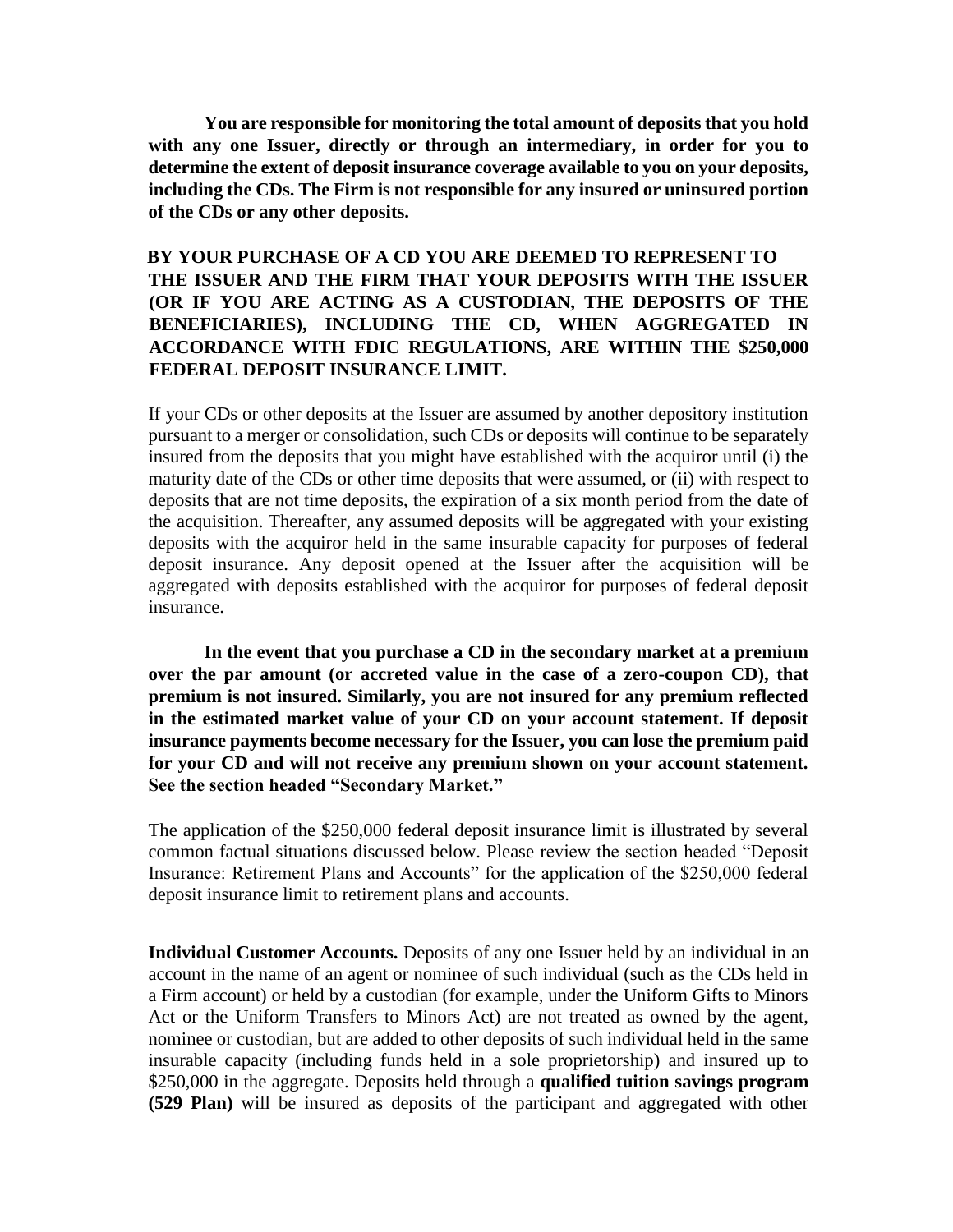deposits of the participant if the arrangement and the name of the participant are identified on the Firm's account records.

**Corporate, Partnership and Unincorporated Association Accounts.** Deposits of any one Issuer owned by corporations (including Subchapter S corporations), partnerships and unincorporated associations, operated for a purpose other than to increase deposit insurance, are added together with other deposits owned by such corporation, partnership and unincorporated association, respectively, and are insured up to \$250,000 in the aggregate.

**Joint Accounts.** An individual's interest in deposits of any one Issuer held under any form of joint ownership valid under applicable state law may be insured up to \$250,000 in the aggregate, separately and in addition to the \$250,000 allowed on other deposits individually owned by any of the co-owners of such accounts (hereinafter referred to as a "Joint Account"). For example, a Joint Account owned by two persons would be eligible for insurance coverage of up to \$500,000 (\$250,000 for each person), subject to aggregation with each owner's interests in other Joint Accounts at the same depository institution. Joint Accounts will be insured separately from individually owned accounts only if each of the co-owners is an individual person and has a right of withdrawal on the same basis as the other co-owners.

**Revocable Trust Accounts.** Deposits of any one Issuer held in a "revocable trust" are generally insured up to \$250,000 per beneficiary if the beneficiary is a natural person, charity or other non-profit organization. There are two types of revocable trusts recognized by the FDIC. **Informal revocable trusts** include accounts in which the owner evidences an intent that at his or her death the funds shall belong to one or more specified beneficiaries. These trusts may be referred to as a "Totten trust" account, "payable upon death" account or "transfer on death" account. Each beneficiary must be included in the Firm's account records.

**Formal revocable trusts** are written trust arrangements in which the owner retains ownership and control of the assets and designation of beneficiaries during his or her lifetime. The trusts may be referred to as "living" or "family" trusts. The beneficiaries of a formal revocable trust do not need to be included in the Firm's account records.

Under FDIC rules, FDIC coverage will be \$250,000 per beneficiary, multiplied by the number of beneficiaries, regardless of the proportional interest of each beneficiary in the revocable trust. However, if the trust has more than \$1,250,000 in deposits at the Issuer and more than five beneficiaries, the funds will be insured for the greater of \$1,250,000 or the aggregate amount of all beneficiaries' proportional interests, limited to \$250,000 per beneficiary.

Deposits in all revocable trusts of the same owner – informal and formal – at the same Issuer will be aggregated for insurance purposes. A revocable trust established by two owners where the owners are the sole beneficiaries will be treated as a Joint Account under applicable rules and will be aggregated with other Joint Accounts.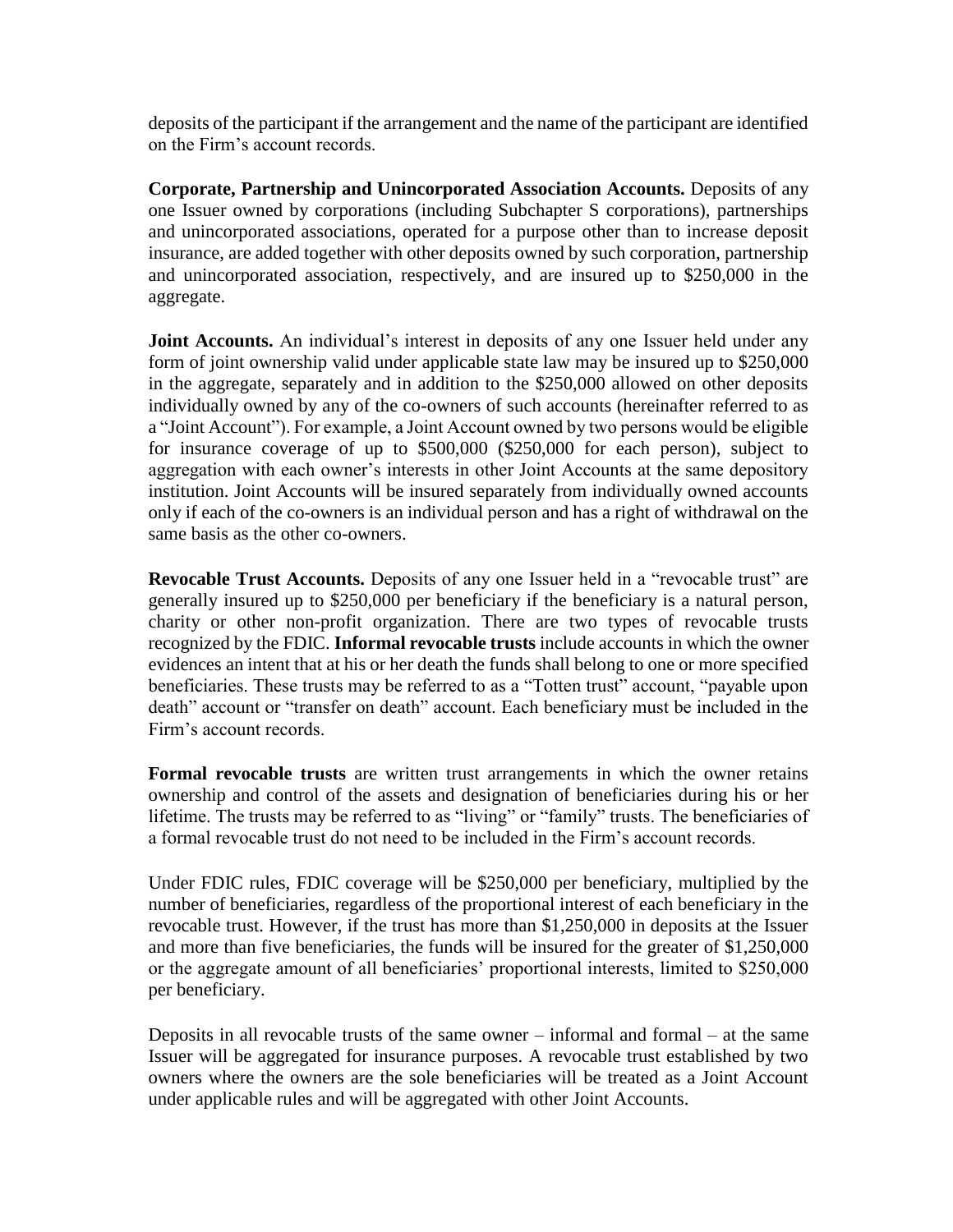**Irrevocable Trust Accounts.** Deposits of any one Issuer held pursuant to one or more irrevocable trust agreements created by the same grantor (as determined under applicable state law) will be insured for up to \$250,000 for the interest of each beneficiary provided that the beneficiary's interest in the account is non-contingent (i.e., capable of determination without evaluation of contingencies). According to the FDIC, **Coverdell Education Savings Accounts** will be treated as irrevocable trust accounts for deposit insurance purposes. The deposit insurance of each beneficiary's interest is separate from the coverage provided for other accounts maintained by the beneficiary, the grantor, the trustee or other beneficiaries. The interest of a beneficiary in irrevocable trust accounts at an Issuer created by the same grantor will be aggregated and insured up to \$250,000.

**Health/Medical Savings Accounts.** Deposits of any one Issuer held in a Health Savings Account (the successor to the Medical Savings Account, which was phased out in 2007) will be eligible for deposit insurance as either an individual account, a revocable trust account or an employee benefit plan account. You may wish to consult with your attorney or the FDIC to determine the available deposit insurance coverage.

### **Deposit Insurance: Retirement Plans and Accounts**

**Retirement Plans and Accounts – Generally.** The amount of deposit insurance for which CDs of any one Issuer held through one or more retirement plans or accounts will be eligible, including whether CDs held by each plan or account will be considered separately from or aggregated with deposits held by other plans or accounts, will vary depending on the type of plan or account. It is therefore important to understand the type of plan or account holding the CDs. The following sections generally discuss the rules that apply to deposits held by retirement plans and accounts.

**Individual Retirement Accounts ("IRAs").** Deposits of any one Issuer held in an IRA will be insured up to \$250,000 in the aggregate. However, as described below, the deposits of any one Issuer held by an IRA will be aggregated with the deposits of the same Issuer held by certain employee benefit plans in which the owner of the IRA has an interest. Thus, the owner of an IRA will only be eligible for insurance of \$250,000 for deposits at any one Issuer held in plans and accounts that are subject to aggregation. See the section below headed "Aggregation of Retirement Plan and Account Deposits."

**Pass-Through Deposit Insurance for Employee Benefit Plan Deposits.** Subject to the limitations discussed below, under FDIC regulations a participant's non-contingent interests in the deposits of any one Issuer held by many types of employee benefit plans are eligible for insurance up to \$250,000 on a "pass-through" basis. This means that instead of the deposits of one Issuer held by an employee benefit plan being eligible for only \$250,000 of insurance in total, each employee benefit plan participant is eligible for insurance of his or her non-contingent interest in the employee benefit plan up to \$250,000, subject to the aggregation of the participant's interests in different plans, as discussed below under "Aggregation of Retirement Plan and Account Deposits." The pass-through insurance provided to an employee benefit plan participant is separate from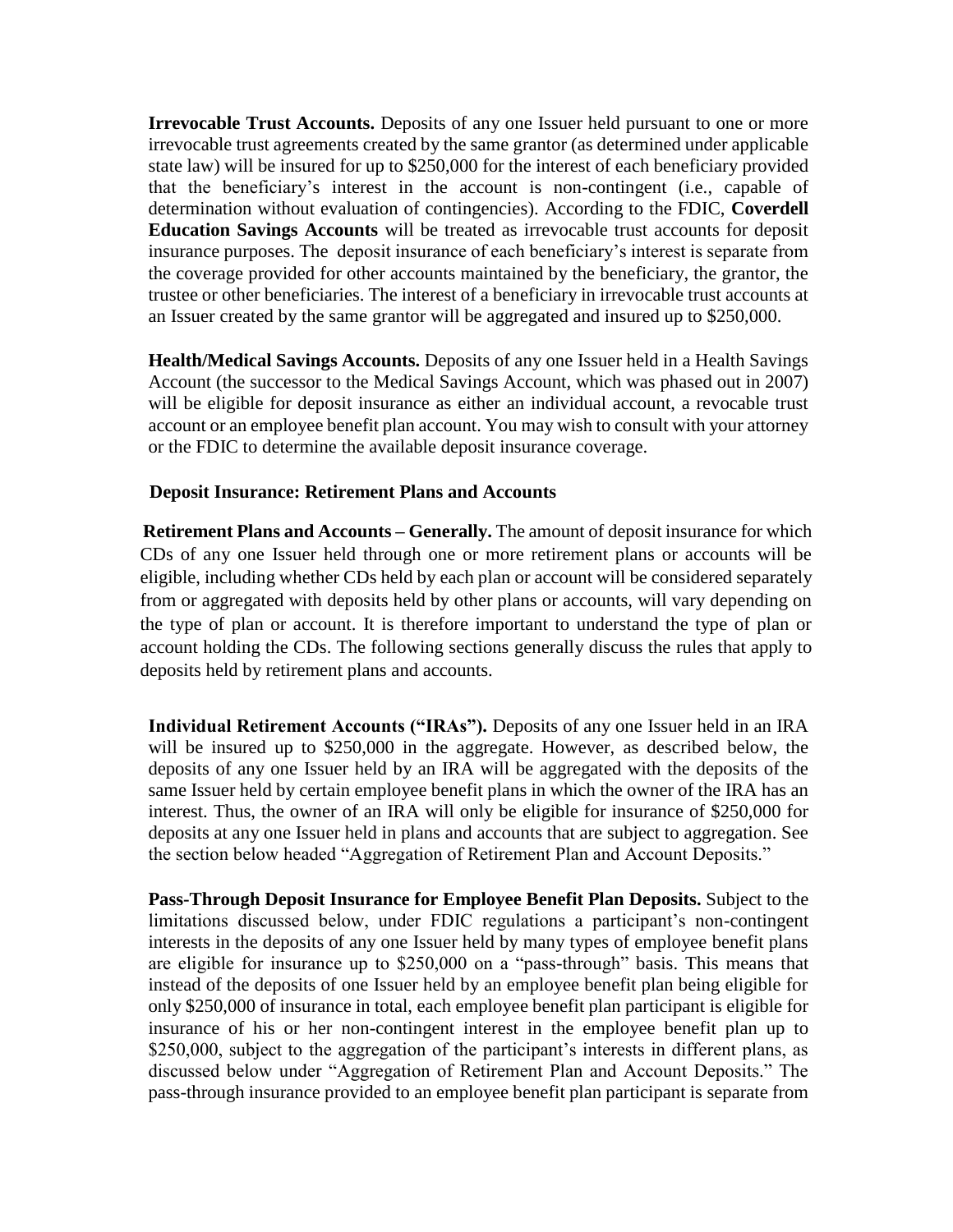the \$250,000 federal deposit insurance limit allowed on deposits held by the individual in different insurable capacities at the same Issuer (e.g., individual accounts, joint accounts, etc.).

The types of plans for which deposits may receive pass-through treatment are employee benefit plans, as defined in Section 3(3) of the Employee Retirement Income Security Act of 1974 ("ERISA") (including Keogh plans, whether or not they are technically "employee benefit plans" under ERISA) and eligible deferred compensation plans described in Section 457 of the Internal Revenue Code of 1986 (the "Code"). For purposes of Section 3(3) of ERISA, employee benefit plans are broadly defined to include most employee benefit plans, including most defined benefit plans and most defined contribution plans.

*Defined Benefit Plans*. The value of an employee's non-contingent interest in a defined benefit plan will be equal to the present value of the employee's interest in the plan, evaluated in accordance with the calculation ordinarily used under such plan. Deposits of any one Issuer held by a defined benefit plan that is eligible for pass-through treatment are not insured for an amount equal to the number of plan participants multiplied by \$250,000. For example, a plan has on deposit \$500,000 of CDs of any one Issuer. The employee benefit plan has two participants, one with a non-contingent interest of \$425,000 and one with a non-contingent interest of \$75,000. In this case, the employee benefit plan's deposits would be insured only up to \$325,000; the plan would be eligible for up to \$250,000 for the participant with the \$425,000 non-contingent interest and up to \$75,000 for the participant with the \$75,000 non-contingent interest.

Overfunded amounts, which are any portion of a plan's deposits not attributable to the interests of beneficiaries under the plan, are insured, in the aggregate, up to \$250,000 separately from the insurance provided for any other funds owned by or attributable to the employer or a plan participant.

*Defined Contribution Plans*. The value of an employee's non-contingent interest in deposits of any one Issuer held through a defined contribution plan will be equal to the amount of funds on deposit attributable to the employee's account with the plan, regardless of whether the funds on deposit resulted from contributions made by the employee, the employer, or both.

Portions of deposits of any one Issuer held by an employee benefit plan that are attributable to the contingent interests of employees in the plan are not insured on a passthrough basis. Contingent interests of employees in an employee benefit plan are interests that are not capable of evaluation in accordance with FDIC rules, and are insured up to \$250,000 per plan.

**Aggregation of Retirement Plan and Account Deposits.** Under FDIC regulations, an individual's interests in plans maintained by the same employer or employee organization (e.g., a union) that are holding deposits of the same Issuer will be insured for \$250,000 in the aggregate. In addition, under FDIC regulations, an individual's interest in the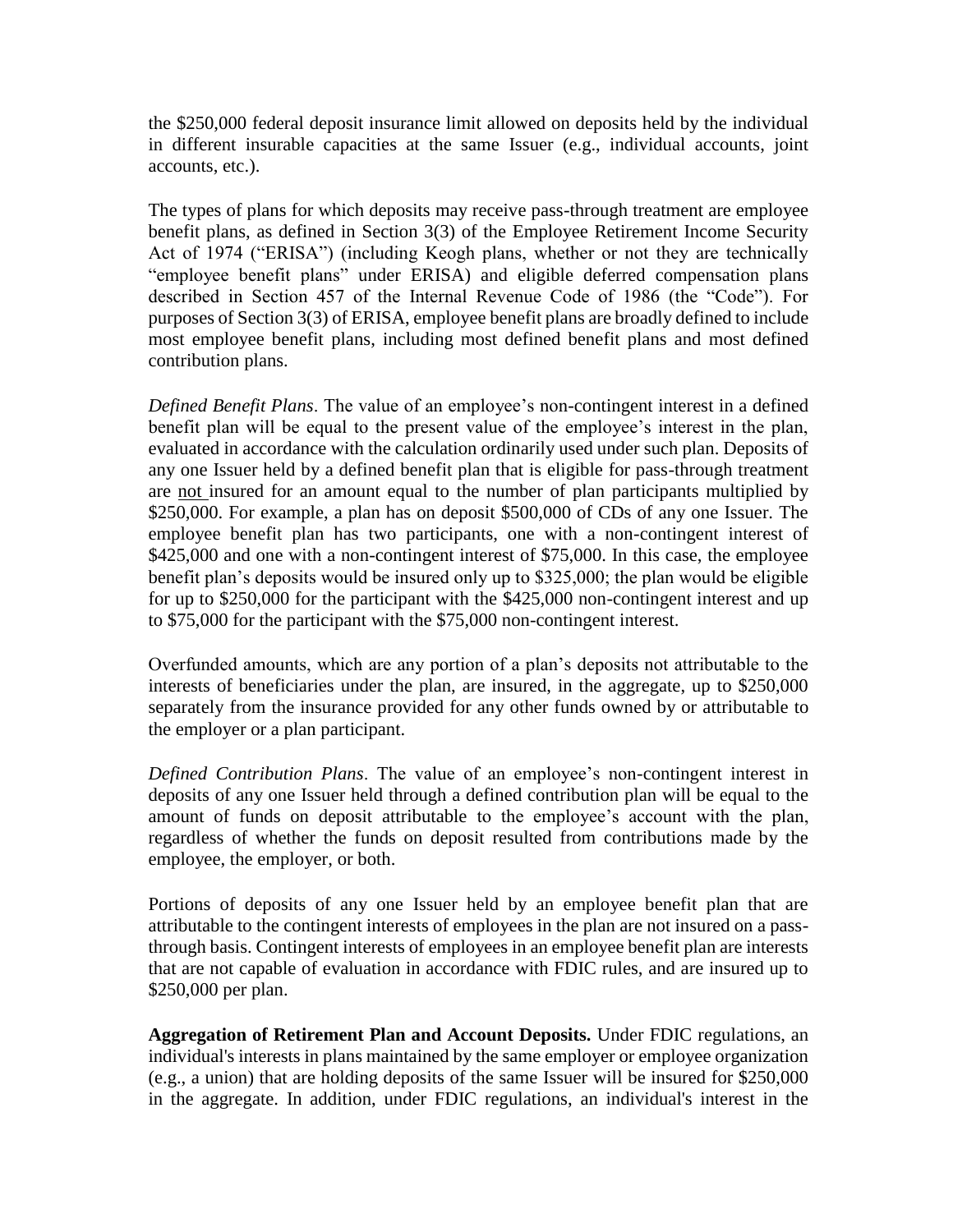deposits of one Issuer held by (i) IRAs, (ii) deferred compensation plans for certain employees of state or local governments or tax-exempt organizations (i.e., Section 457 Plans), (iii) self-directed "Keogh Plans" of owner- employees described in Section 401(d) of the Code, and (iv) self-directed defined contribution plans, will be insured for up to \$250,000 in the aggregate whether or not maintained by the same employer or employee organization.

## **Questions About FDIC Deposit Insurance Coverage**

If you have questions about basic FDIC insurance coverage, please contact the Firm. You may wish to seek advice from your own attorney concerning FDIC insurance coverage of deposits held in more than one insurable capacity. You may also obtain information by contacting the FDIC, Deposit Insurance Outreach, Division of Supervision and Consumer Affairs, by letter (550 17th Street, N.W., Washington, D.C. 20429), by phone (877-275- 3342 or 800-925- 4618 (TDD)), by visiting the FDIC website at www.fdic.gov/deposit/index.html, or by e-mail using the FDIC's On-line Customer Assistance Form available on its website.

## **Payments Under Adverse Circumstances**

As with all deposits, if it becomes necessary for federal deposit insurance payments to be made on the CDs, there is no specific time period during which the FDIC must make insurance payments available. Accordingly, you should be prepared for the possibility of an indeterminate delay in obtaining insurance payments.

As explained above, the \$250,000 federal deposit insurance limit applies to the principal and accrued interest on all CDs and other deposit accounts maintained by you at the Issuer in the same insurable capacity. The records maintained by the Issuer and the Firm regarding ownership of CDs would be used to establish your eligibility for federal deposit insurance payments. In addition, you may be required to provide certain documentation to the FDIC and to the Firm before insurance payments are released to you. For example, if you hold CDs as trustee for the benefit of trust participants, you may also be required to furnish an affidavit to that effect; you may be required to furnish other affidavits and provide indemnities regarding an insurance payment.

In the event that deposit insurance payments become necessary for your CDs, the FDIC is required to pay the original par amount plus accrued interest (or the accreted value in the case of zero-coupon CDs) to the date of the closing of the relevant Issuer, as prescribed by law, and subject to the \$250,000 federal deposit insurance limit. No interest or accreted value is earned on deposits from the time an Issuer is closed until insurance payments are received.

As an alternative to a direct deposit insurance payment from the FDIC, the FDIC may transfer the insured deposits of an insolvent institution to a healthy institution. Subject to insurance verification requirements and the limits on deposit insurance coverage, the healthy institution may assume the CDs under the original terms or offer you a choice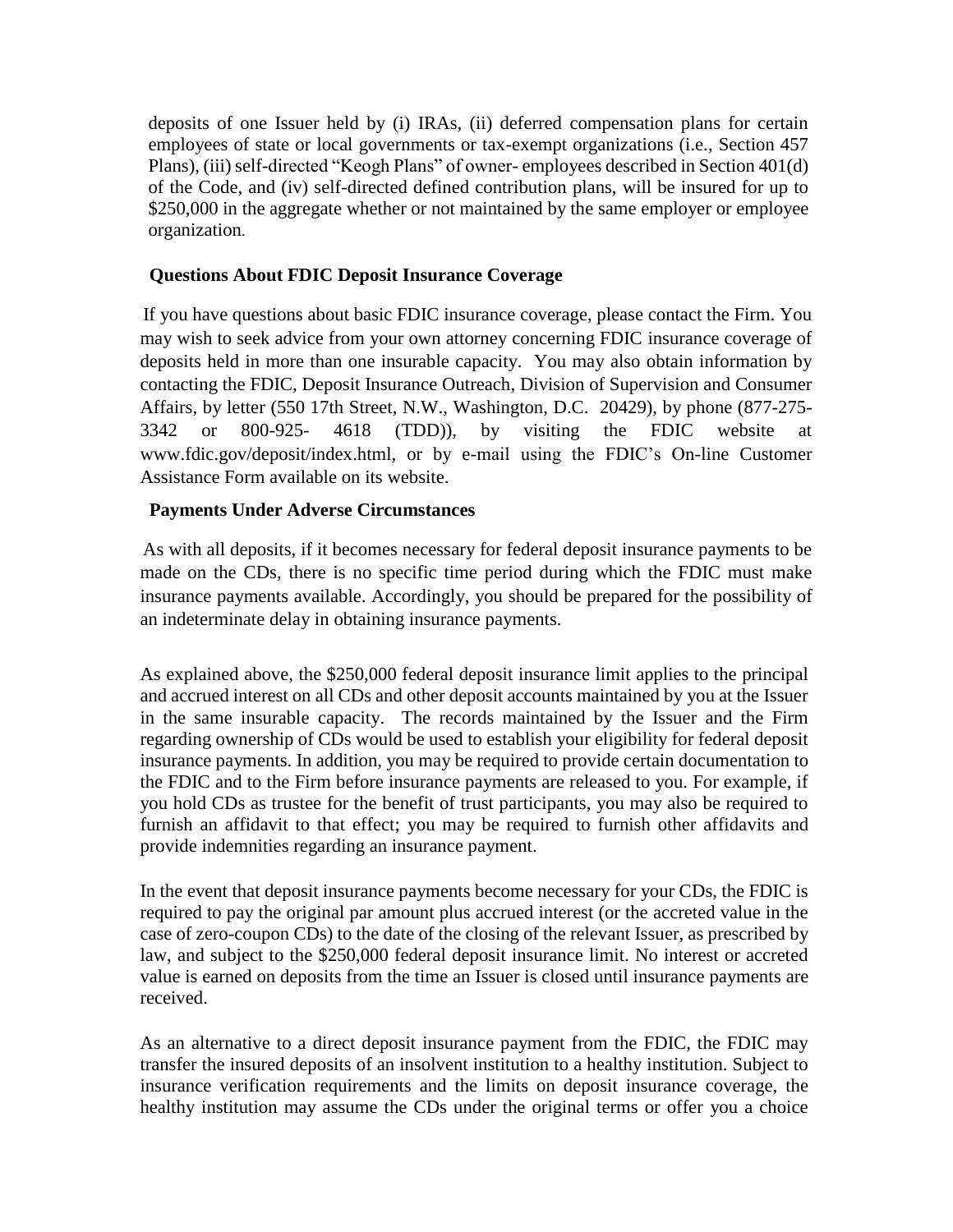between paying the CD off and maintaining the deposit at a different rate. There may be a delay in receiving notification from the healthy institution, and the healthy institution may lower the rate on the CDs prior to providing notice. The Firm will advise you of your options in the event of a deposit transfer as information becomes available.

**The Firm will not be obligated to you for amounts not covered by deposit insurance nor will the Firm be obligated to make any payments to you in satisfaction of a loss you might incur as a result of (i) a delay in insurance payouts applicable to your CD, (ii) your receipt of a decreased interest rate on an investment replacing your CD as a result of the payment of the principal and accrued interest or the accreted value of a CD prior to its scheduled maturity or (iii) payment in cash of the principal and accrued interest or the accreted value of your CDs prior to maturity in connection with the liquidation of an Issuer or the assumption of all or a portion of its deposit liabilities. In connection with the latter, the amount of a payment on a CD that had been purchased at a premium in the secondary market is based on the original par amount (or, in the case of a zero-coupon CD, its accreted value) and not on any premium amount. Therefore, you can lose up to the full amount of the premium as a result of such a payment. Also, the Firm will not be obligated to credit your account with funds in advance of payments received from the FDIC.**

#### **Additions or Withdrawals**

No additions are permitted to be made to any CD. When you purchase a CD, you agree with the Issuer to keep your funds on deposit for the term of the CD. Accordingly, except as set forth below, no early withdrawals of interest-bearing CDs will be available. The early withdrawal provisions, if any, applicable to your CD may be more or less advantageous than the provisions applicable to other deposits available from the Issuer.

In the event of death or the adjudication of incompetence of the owner of a CD, early withdrawal of the entire CD will generally be permitted without penalty. Withdrawal of a portion of the owner's interest will not be permitted. Written verification acceptable to the Issuer will generally be required to permit early withdrawal under these circumstances.

Pursuant to the Internal Revenue Code of 1986, as amended, the beneficiary of an IRA (but not a Roth IRA) must begin making withdrawals from the IRA after age 70-1/2. CDs held in an IRA are not eligible for early withdrawal simply because the beneficiary must begin making mandatory withdrawals from the IRA. IRA beneficiaries should purchase CDs with maturities that correspond to the mandatory withdrawal requirements or look to the secondary market for liquidity. See the section headed "Secondary Market."

In the event that a customer wishes to make an early withdrawal, and such withdrawal is permitted, the Firm endeavors to obtain funds for the customer as soon as possible. However, the Firm will not advance funds in connection with early withdrawals and can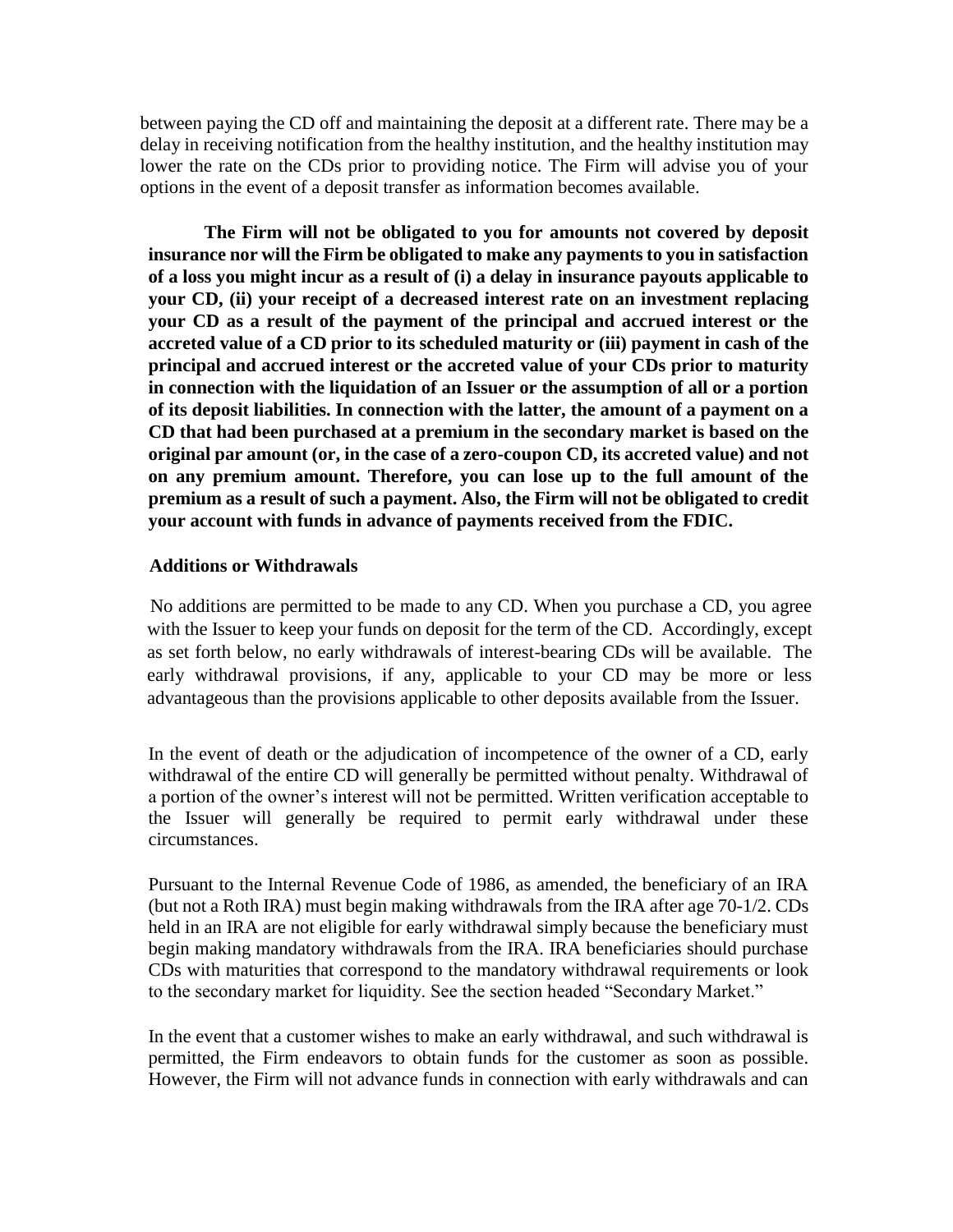give no assurances that payment pursuant to early withdrawals will be made by a specified date.

## **Secondary Market**

The Firm, though not obligated to do so, may maintain a secondary market in the CDs after their Settlement Date. If you wish to sell your CD prior to maturity and the Firm does not maintain a secondary market, the Firm may attempt to sell your CD in a secondary market maintained by another broker-dealer. The Firm cannot provide assurance that you will be able to sell your CDs prior to their maturity. In addition, a secondary market for the CDs may be discontinued at any time without notice. Therefore, you should not rely on any such ability to sell your CDs for any benefits, including achieving trading profits, limiting trading or other losses, realizing income prior to maturity, or having access to proceeds prior to maturity.

In the event that a buyer is available at a time you attempt to sell your CD prior to its maturity, the price at which your CD is sold may result in a return to you that may differ from the yield that the CD would have earned had it been held to maturity, since the selling price for a CD in such circumstances will likely be based on a number of factors such as interest rate movements, time remaining until maturity, and other market conditions. Also, the price at which a CD may be sold if a secondary market is available will reflect a markdown retained by the Firm. Similarly, the price you may pay for any CD purchased in the secondary market will include a mark-up established by the Firm. In the event you choose to sell a CD in the secondary market, you may receive less in sale proceeds than the original principal (par) amount of the CD or the estimated price on your account statement.

As explained above in the section entitled "Deposit Insurance: General," in the event that a CD is purchased in the secondary market at a premium over the par amount (or accreted value in the case of a zero-coupon CD), the premium is not insured. Therefore, if deposit insurance payments become necessary for the Issuer, the owner of a CD purchased in the secondary market can incur a loss of up to the amount of the premium paid for the CD. (Also see the section headed "Deposit Insurance: General.")

The uninsured premium being paid for an interest bearing CD can be determined from the price set forth in your trade confirmation. Price on CDs is expressed in relation to par (100.00). Any amount over 100.00 represents the premium. For example, if your trade confirmation states that the price for a CD purchased in the secondary market is 100.25, there is a premium that will not be insured by the FDIC. A price of 99.75 would not include a premium. The trade confirmation will also inform you if the CD has accrued interest, which will be insured as long as the par amount of CDs held by you in one insurable capacity at the Issuer plus the accrued interest does not exceed the \$250,000 federal deposit insurance limit.